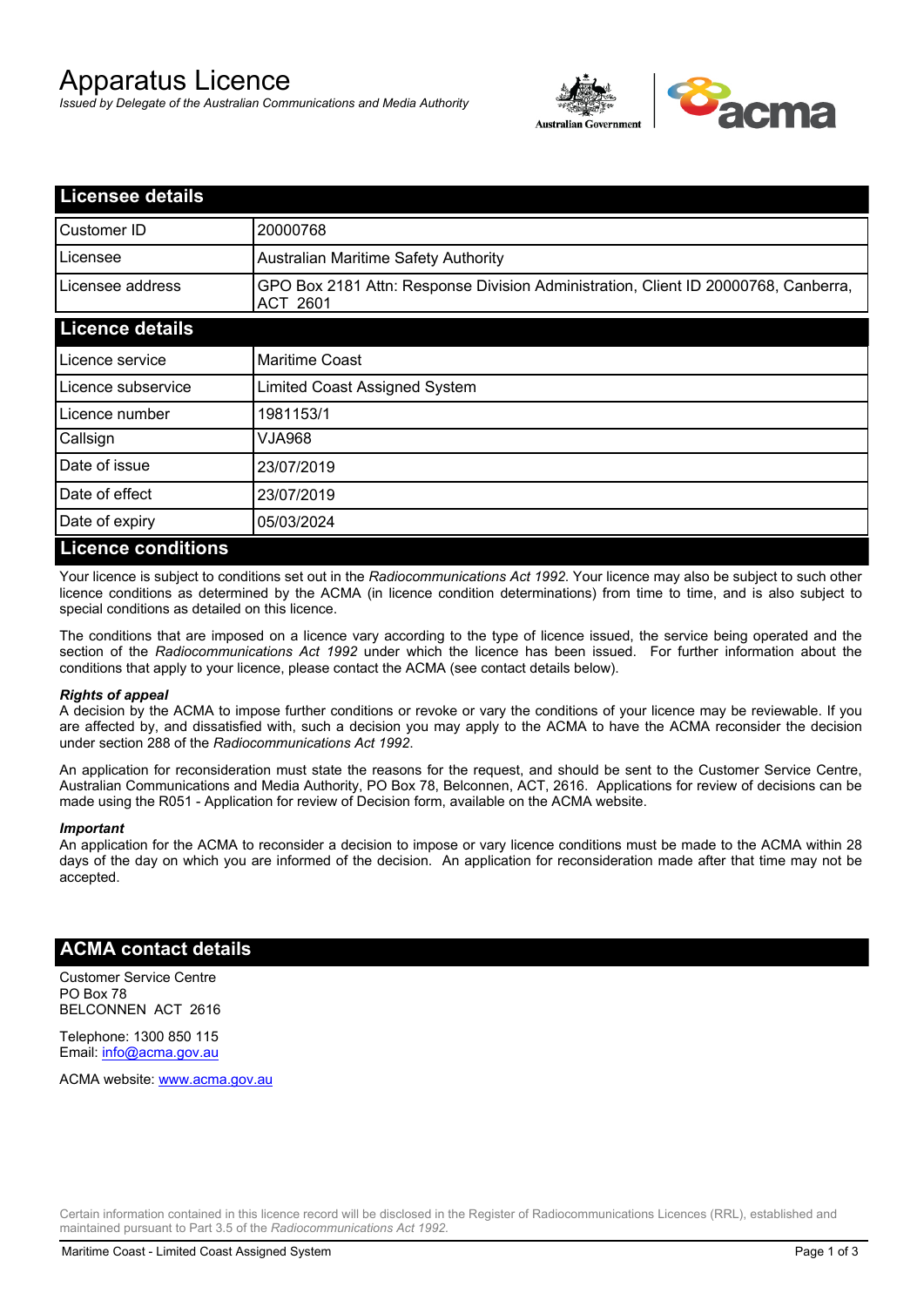# **Advisory Notes applying to licence no.: 1981153/1**

Conditions applicable to the operation of Limited Coast Assigned System authorised under this licence can be found in the Radiocommunications Licence Conditions (Apparatus Licence) Determination and the Radiocommunications Licence Conditions (Maritime Coast Licence) Determination. Copies of these determinations are available from the ACMA and from the ACMA home page (www.acma.gov.au).